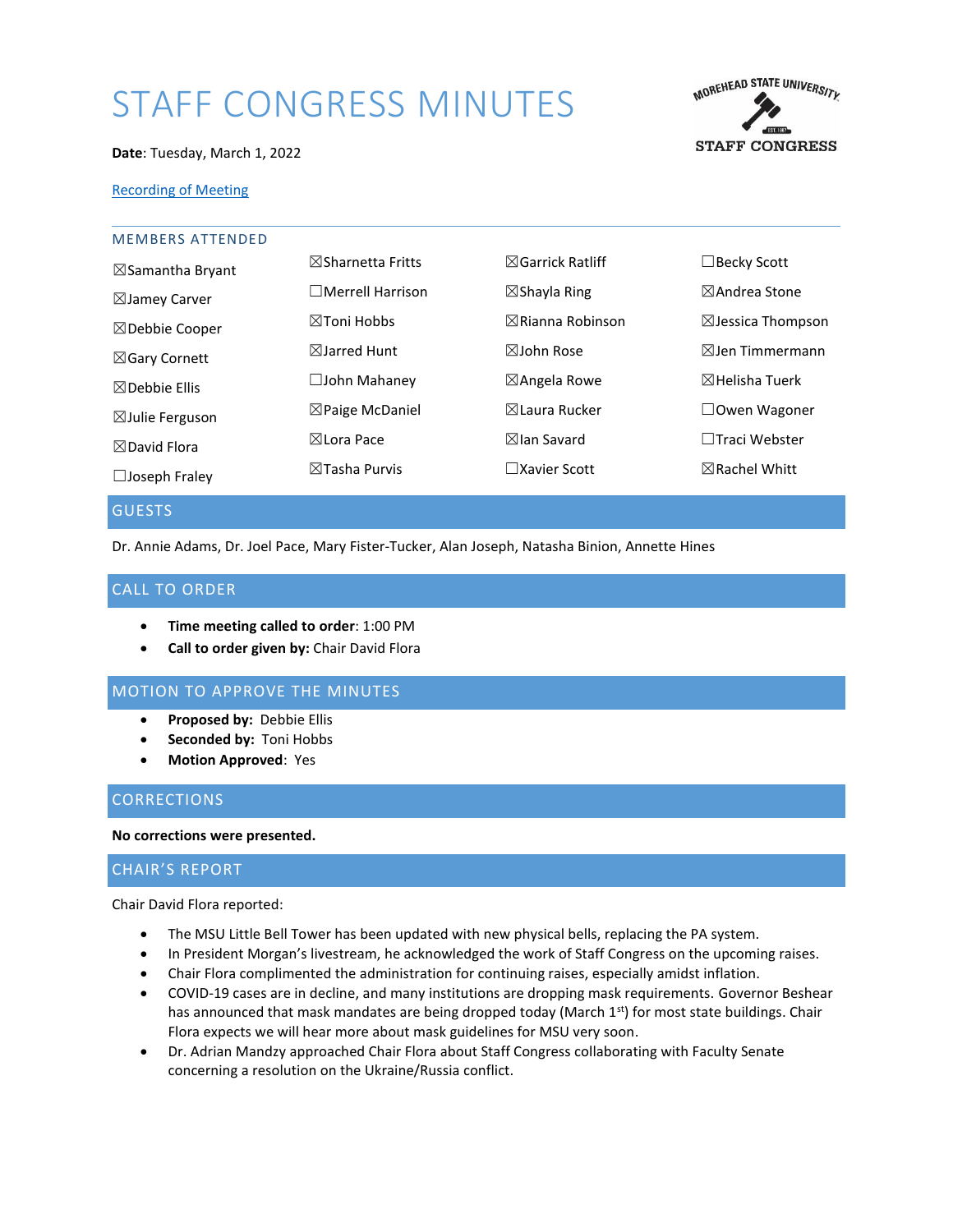# VICE-CHAIR'S REPORT

Vice-Chair Helisha Tuerk was absent. No report was given.

## SECRETARY'S REPORT

Secretary/Treasurer Xavier Scott reported:

- **Supply Account Balance**: \$204.19
- **Expenditures**: None.

# STAFF SALUTES

## TOSHA BINION

"She does a great job of awarding scholarships to students in need. She will help anyone on campus with a need. She has a big heart and her MSU family is a blessing to her."

- Submitted February 16, 2022

#### VIRGINIA BROWN

"For 29 years Virginia has led the way with her unwavering loyalty and hard work. I hope she knows that her dedication does not go unnoticed. Her staff at the AAC has not had one home basketball game postponed due to COVID and I'm not sure another gymnasium in the country can say the same. Thank you Virginia for taking care of MSU in so many behind the scene ways."

- Submitted February 15, 2022

## TOPAZ BUTLER

"Topaz is an integral member of MSU's community. She is a knowledgeable, welcoming, and student successdriven professional."

- Submitted February 23, 2022

#### BRITTANY HARGETT

"Brittany is a new employee and has worked hard to learn her job duties. She is eager to learn and fosters a positive work environment while always being willing to help a coworker. MSU is lucky to have her in the Accounting department!"

- Submitted February 23, 2022

## ALAN JOSEPH

"Alan Joseph has been named the OVC Rifle Coach of the Year for the past 2 seasons. He recruits top flight student athletes and is consistently breaking and challenging school records at each meet."

- Submitted February 8, 2022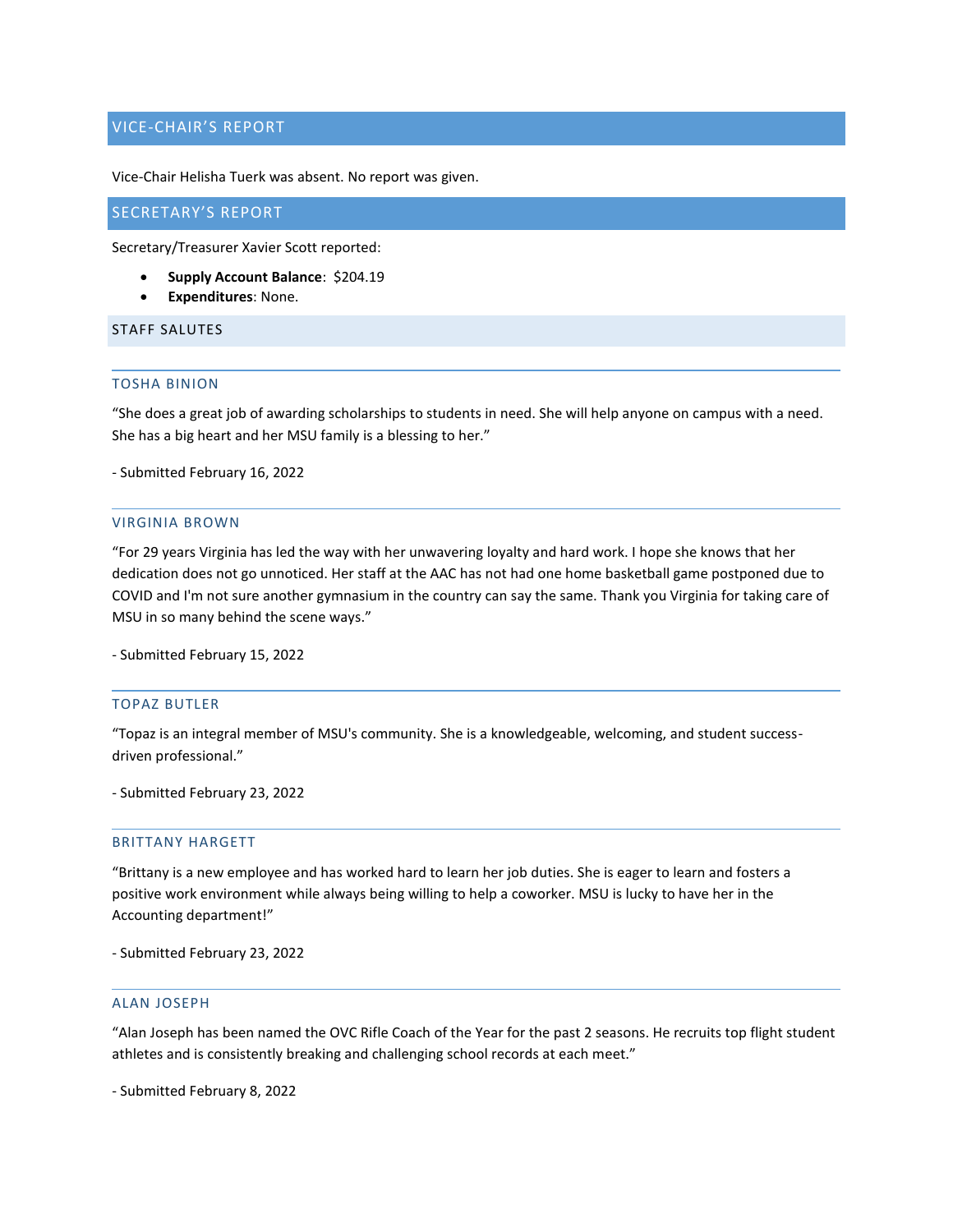#### JEN TIMMERMAN

"Jen wears many hats for the University and wears them well. Transfer Admissions is a small piece of the Admissions picture but she works very hard that each student has the support needed to transfer successfully. She helps with students who are veterans, she helps adult learners/non-traditional students who are entering higher education for the first time. She assists many other departments to make sure their student population is supported well."

- Submitted February 16, 2022

# COMMITTEE REPORTS

# BENEFITS & COMPENSATION:

B&C Chair Debbie Ellis reported:

- On February 24<sup>th</sup>, B&C met with Mary Fister-Tucker, Caroline Atkins, and David Flora to discuss proposed changes to PG-8 and PSNE-5.
	- o It was decided that no changes will be made at this time.
	- o Changes will be discussed after the effects of changes to PG-48 have been evaluated.

## CREDENTIALS & ELECTIONS:

C&E Chair Toni Hobbs reported:

- C&E is preparing for the upcoming election.
- Sending drafted documents to C&E and Staff Congress Executive Council for review, including.
	- o Official call for nominations memo email.
	- o Online nomination form.
- All vacancies are for 3-year terms.
- There are 7 total vacancies.
- There are 30 total reps on Staff Congress, representing a balanced percentage from each geographical location at MSU.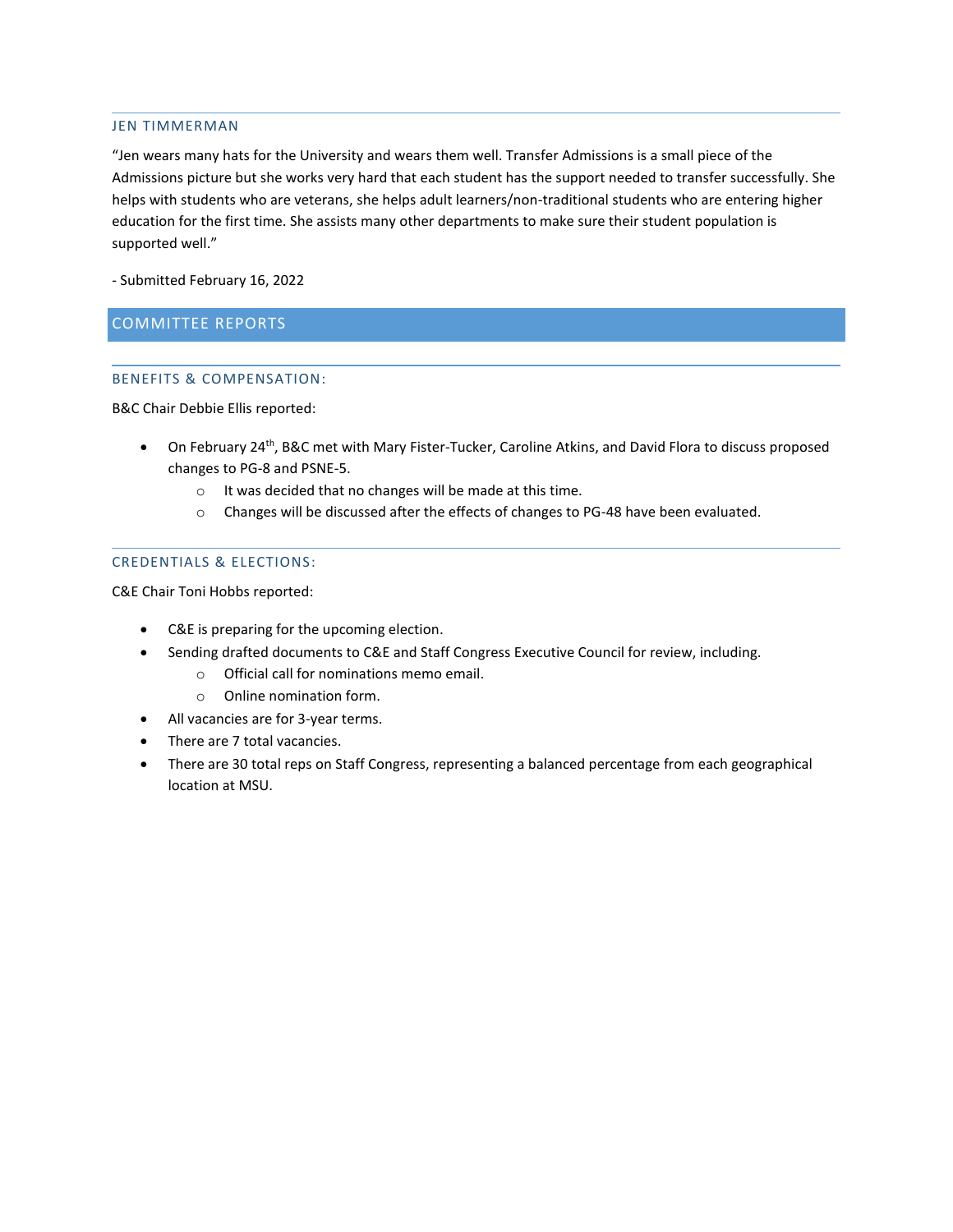# STAFF ISSUES

Staff Issues Chair Jamey Carver reported:

| <b>Comment/Concern</b>                                                                                                                                                                                                                                                                                                                                                                                                                                                                                                     | <b>Response</b>                                                                                                                                                                                                                                                                                                                                                                                                                                                                                                                                                                                                                                |
|----------------------------------------------------------------------------------------------------------------------------------------------------------------------------------------------------------------------------------------------------------------------------------------------------------------------------------------------------------------------------------------------------------------------------------------------------------------------------------------------------------------------------|------------------------------------------------------------------------------------------------------------------------------------------------------------------------------------------------------------------------------------------------------------------------------------------------------------------------------------------------------------------------------------------------------------------------------------------------------------------------------------------------------------------------------------------------------------------------------------------------------------------------------------------------|
| Recently the plastic wraps have been removed from the water<br>fountains in my building after being closed for nearly two years. Is<br>the water safe to use? Have the fountains been flushed to remove<br>stagnant water?                                                                                                                                                                                                                                                                                                 | Consulted Facilities Management. The lines<br>have been flushed and the water is okay to<br>drink. If there are any issues, please let<br>Facilities Management know so they can be<br>resolved.                                                                                                                                                                                                                                                                                                                                                                                                                                               |
| I am excited about the opportunities that are being offered to our<br>students with the level up program. Is there any way we could<br>consider a similar model for faculty and staff to participate in? I'm<br>thinking - customer service, teamwork, supervisor (leadership)<br>training, computer skills, recruitment skills, organizational skills,<br>stress management, communication and networking among<br>campus offices, etc. We need more professional development<br>among our faculty and staff here at MSU. | Forwarded to Human Resources for<br>consideration.                                                                                                                                                                                                                                                                                                                                                                                                                                                                                                                                                                                             |
| What is the point in having voice mail, when someone's mail box is<br>constantly full? You go through the process to leave a message and<br>you immediately receive an email stating the mail box is full. I<br>realize we can communicate via email, but there are times when<br>you need to speak with the person.                                                                                                                                                                                                       | Steps to delete old messages is as follows:<br>First enter into the voicemails<br>system on your phone<br>Select 3 "review old messages"<br>$\bullet$<br>Select 2 "deleted messages"<br>$\bullet$<br>Select 1 "review deleted messages"<br>Select 3 " to delete"                                                                                                                                                                                                                                                                                                                                                                               |
| I have a question concerning the bookstore transitioning to Barnes<br>and Noble. Will MSU faculty and staff still receive a discount on<br>items and will they still receive the gift-card for years of service<br>milestones (15 years / 20 years / etc)?                                                                                                                                                                                                                                                                 | Reached out to Mary Fister-Tucker. Full-time<br>Faculty and staff will receive a 10% discount<br>on merchandise available at the Barnes &<br>Noble campus bookstore however there are<br>some exceptions (*see below for the exact<br>language under the contract). We do still<br>plan to offer it as an item for milestone<br>service awards.<br>(*Per contract this are the items excepted<br>under the discount - adopted textbooks,<br>special orders, sales books, Class and alumni<br>rings, computer software and hardware,<br>periodicals, discounted merchandise, stamps,<br>health and beauty aids, food snacks, and<br>beverages). |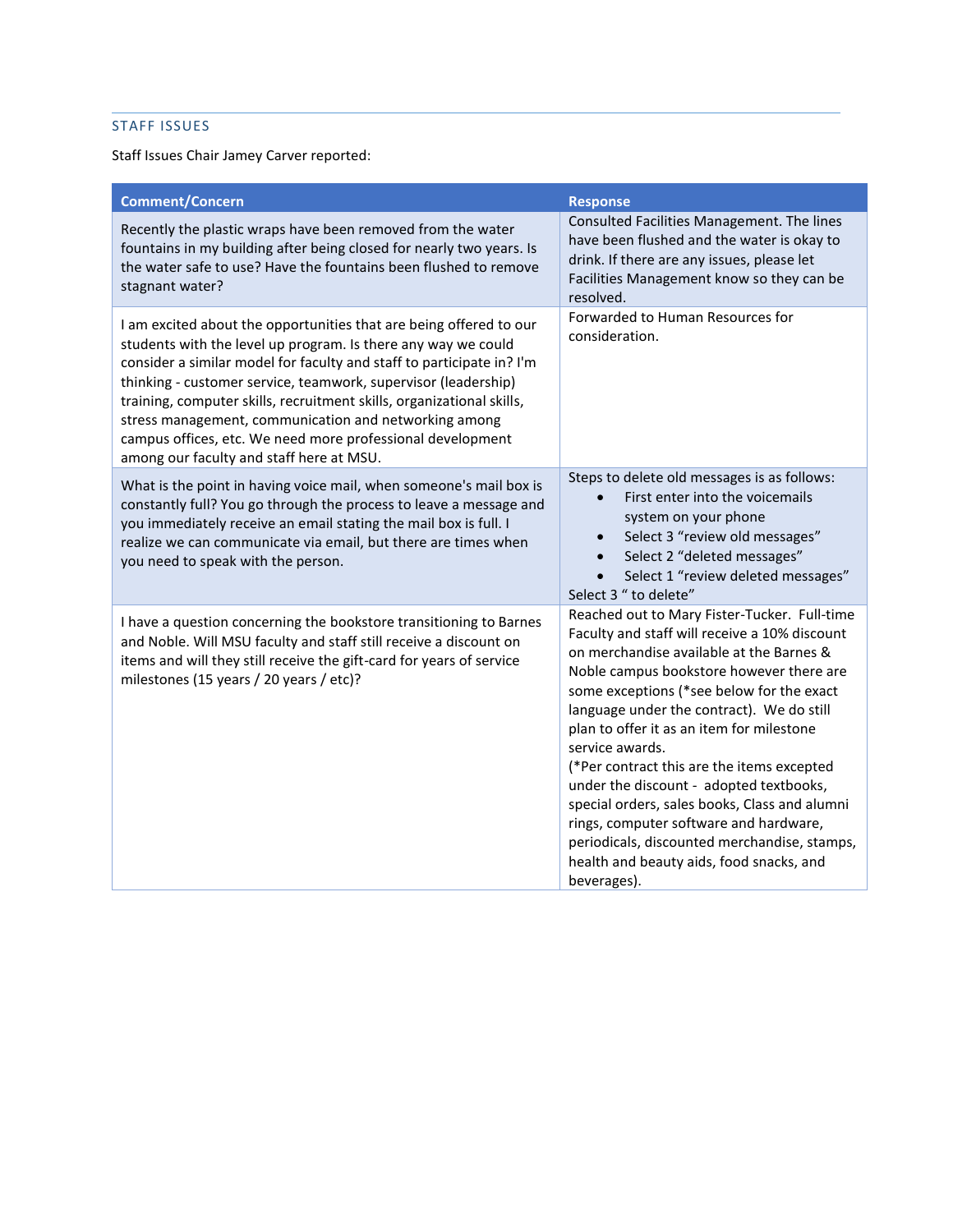# AD-HOC COMMITTEE

Ad-Hoc Committee Chair Lora Pace reported:

- At the last meeting, ACH discussed developing recommendations on how teaching-staff evaluations are/should be handled.
- Laura Rucker and Jared Hunt volunteered to serve on the committee.
- Chair Flora requested that Dr. Robert Boram also serve on the committee. Dr. Boram agreed to join.
- AHC has met twice so far, and have worked on proposals for evaluation changes.
- Chair Pace will meet with the Dean's Council and the FYS Subcommittee about their perspective on this topic.
- Estimated proposal will be ready by the May Staff Congress meeting.

## REGENT'S REPORT

**Reported by:** Dr. Joel Pace.

The Board of Regents:

- BoR will meet at the end of March.
- Dr. Pace recognized the Executive Council's work, professionalism, and accomplishments.

## HUMAN RESOURCES REPORT

**Reported by:** Dr. Caroline Atkins as absent. No report provided

# CABINET REPORT

**Reported by:** Mary Fister-Tucker

- "My Progress" went live today (March 1<sup>st</sup>), which is a tool for students to assist in planning their progress through their college career.
- There is a floating holiday built into the Academic Calendar on March 18<sup>th</sup>.
- Evaluations for April 2021-March 2022 are due by the end of April 2022.
- The changes to PG-48 will be taken to the board for approval at the end of March 2022.
- Student worker wages will be increased to \$8/hour on August  $1<sup>st</sup>$ , 2022.
- The first bonus of \$500 went out on February 15<sup>th</sup>. The second \$500 bonus will be released in May, 2022.
- Cabinet will bring the raises for 2023 to the board soon, including:
	- o 3% raise for full time employees hired on or before September 1, 2021.
	- o 1% raise for full time employees hired after September 1, 2021.

## FACULTY SENATE REPORT

**Reported by:** Dr. David Long was absent. No report provided.

#### STUDENT GOVERNMENT ASSOCIATION REPORT

**Reported by:** Shelby Black was absent. No report provided.